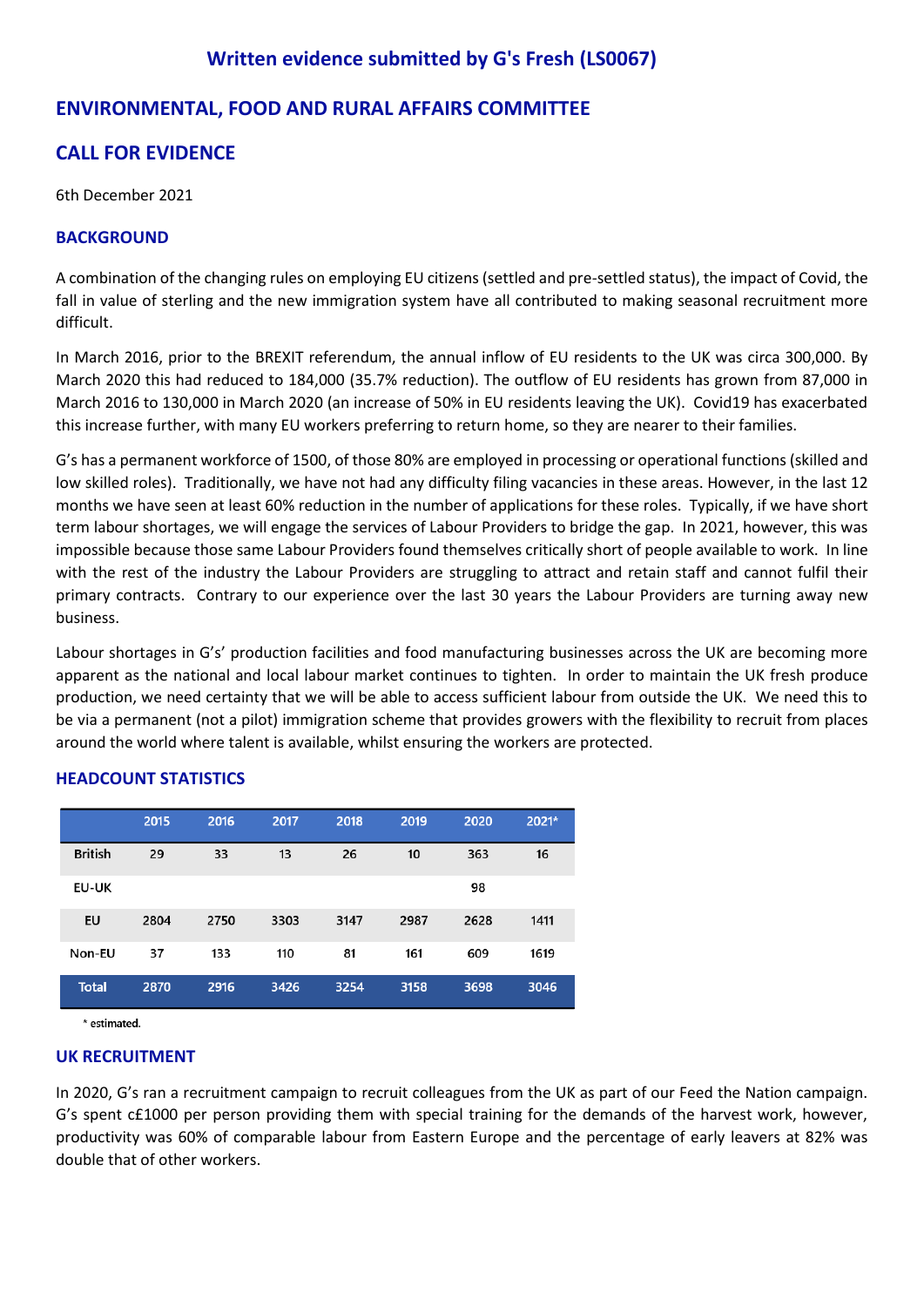| <b>Applications</b><br>2020                                                                                | <b>Candidates</b><br>Withdrew* | <b>Rejected</b> | <b>Job offers</b><br>made | Job offers<br>accepted | <b>Total new</b><br>starter |  |  |
|------------------------------------------------------------------------------------------------------------|--------------------------------|-----------------|---------------------------|------------------------|-----------------------------|--|--|
| 3815                                                                                                       | 1863 (49%)                     | 773 (20%)       | 473 (12%)                 | 414 (11%)              | 283 (7%)                    |  |  |
| * Includes incomplete applications, no contact details provided & refused to answer and/or<br>return calls |                                |                 |                           |                        |                             |  |  |

## **EXPERIENCES OF THE NEW IMMIGRATION SYSTEM**

## **EU SETTLEMENT SCHEME**

In 2020, we encourage all EU seasonal employees to make an application to the EU Settlement Scheme, which many did. This resulted in sizable pool of experienced employees that were eligible to return to work in the UK in 2021. However, even though all eligible EU employees were offered jobs for the 2021 season, their interest in UK seasonal harvest work had dwindled. G's has always aimed for a seasonal worker returnee rate of 75%, historically this has been successfully achieved, however, in 2021 our returner rate fell to 46%. G's has lost a crucial number of experienced and trained EU colleagues to other competing countries in Europe. As we expect the number of European applications for work to reduce further, we estimate that G's will require an additional c700 – 1000 SWP colleagues for the 2022 harvest

At the start of the 2021 season, G's had a pool of 1900 seasonal workers with EUSS Status. Due to a reduced number of applications and a much lower than expected acceptance of job offers from our traditional recruitment channels i.e., Bulgaria and Romania, we had no option but to transfer our recruitment plans to SWP visa holders.

During the 2020 and 2021 seasons we have spoken to many of our seasonal employees, below are some examples of their experiences with the EU Settlement scheme:

- Difficulty in updating personal information on the EUSS website, resulting in concerns that they would not be allowed to enter the UK if their information was not up to date.
- Difficulties in communicating as no translators were available to answer questions during the application process.
- A general perception that it was a very slow process to apply (in 2020) for those individuals without biometric passports – waiting times for receiving documents exceeded the published standard of 4 weeks, reaching 17 weeks on occasion.
- There is a general feeling that workers from the EU are not welcome in the UK and are therefore reconsidering their choices and opting for alternative destinations where they feel more welcome and valued

The importance of EU migrant workers is evidenced by the Labour Force Survey (July 2021), highlighting that there are 2.3 million EU citizens working in the UK on a permanent basis. It is thought that a fifth of these work in the Food and Drink supply chain. Reliance on EU workers is particularly evident in seasonal agriculture, evidenced in a report from the Migration Advisory Committee (2018), highlighting that 99% off seasonal agriculture workers are from EU countries

## **SEASONAL WORKER PILOT (SWP)**

The SWP immigration route has fast become the only credible recruitment channel for a high volume of seasonal workers. This is despite a focussed effort on recruitment and retention of those with Settled Status and UK residents. The SWP scheme is not, however, an ideal scheme for the agriculture sector due to the inflexibility of length of contact and break in service required. Growers with a long harvest season (April to October) train and develop a team of people who become highly productive and experienced. These workers are unable to return for the start of the following season due to the six-month requirement to be outside UK. This has a detrimental effect on productivity and profitability of the harvest operation, fails to provide maximum opportunity to earn for colleagues, who may elect to take a role in another EU country.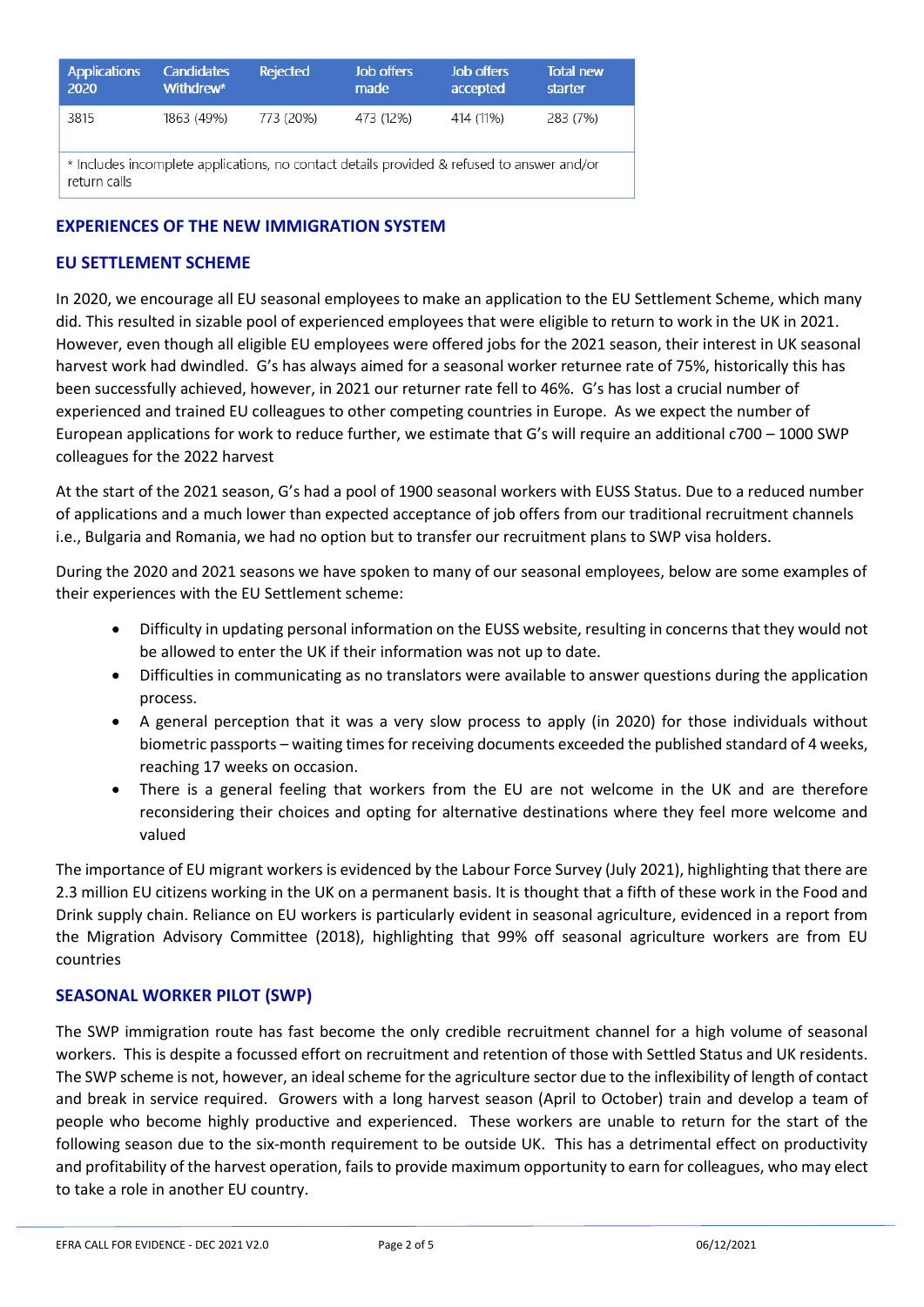The Home Office have a track record of announcing/confirming the following year's visa allocation and additional operators very late in the year. This creates planning issues for both SWP operators and growers, especially for those with an early start to the harvest season. The policy announcements are far too late to expect all stakeholders (including UKVI & TLS) to plan to the level and standards required.

SWP operators report that the SWP visa is not appealing to potential workers which is contributing to the shortage of labour availability. Potential applicants are not prepared to go through a prolonged application process which can take between two and twelve 12 weeks. The UK is competing with European countries where there are less restrictive, and far more attractive, immigration systems. For example, in the EU, migrant workers are permitted to undertake work with various contract lengths and a much shorter requirement for the individual to return to their home country. There is ample work in the EU where there is a simple, faster application process and is therefore more appealing to the applicant.

In G's we need the SWP visa length to be extended to at least to 9-months per annum, with a break of 3 months or less outside the UK. This would be a win-win situation for growers and workers, by creating a more attractive immigration scheme and increased likelihood of continuity of employment of trained colleagues.

## **SKILLED SHORTAGE OCCUPATION LIST**

G's was experiencing skills shortages before BREXIT and the pandemic for skilled roles such as engineers, food technologists and farm managers with specific knowledge of certain crops. Since the beginning of 2021, the situation has deteriorated. Skills shortages have started to 'bite' and very soon will be hitting crisis levels. Candidate availability is declining at its fastest rate since 2017, without the ability to source the number of skilled and unskilled workers we need, our UK operations will be severely restricted.

Roles, such as mushroom harvesting are becoming increasingly difficult to fill. These roles do not require any formal qualification; however, they are complex and challenging roles that can take up to 12 weeks to master. This type of role would be classed as "low skilled" and therefore not valued by the Government. We have responded to the Call for Evidence from the Migration Advisory Committee (MAC) on the Shortage Occupation List and strongly requested that the 'on-the-job' skill level for some of the sector's most difficult to fill roles, e.g., Mushroom harvesting are recognised and added to the shortage list, without success as yet.

## **JOURNEY TIMES - APPLICATION TO ARRIVAL**

G's workers are mainly recruited from Romania, Bulgaria, and the Ukraine. Our recruitment methods are either direct or via a Seasonal Worker Pilot Scheme

## **DIRECTLY EMPLOYED**

Generally, at the beginning of the season, the timeframe from sourcing candidates to arrival can be as short as one week. Workers returning to G's (directly employed, EUSS) usually know when they will be contracted to return to G's, as it is discussed and agreed at the end of the previous season. Recruitment later in the harvest season or around busy holiday periods can take longer for the employee to arrive, due to the shortages and cost of flights.

There were no noted significant delays in 2021.

## **SEASONAL WORKER PILOT**

SWP operators generally claim a four-week time frame to placement of workers. Although, when sourcing 'top up' workers later in the season, in our experience, the time frame can take as long as eight to twelve weeks at times. Generally, SWP Operators meet their customer's expectations by factoring in additional time when congestion (April to July) is expected.

Job seekers are unwilling to commit to employment contracts many weeks in advance, therefore, it is in the Labour Providers interest to act quickly and place the applicant within two weeks, to retain their commitment.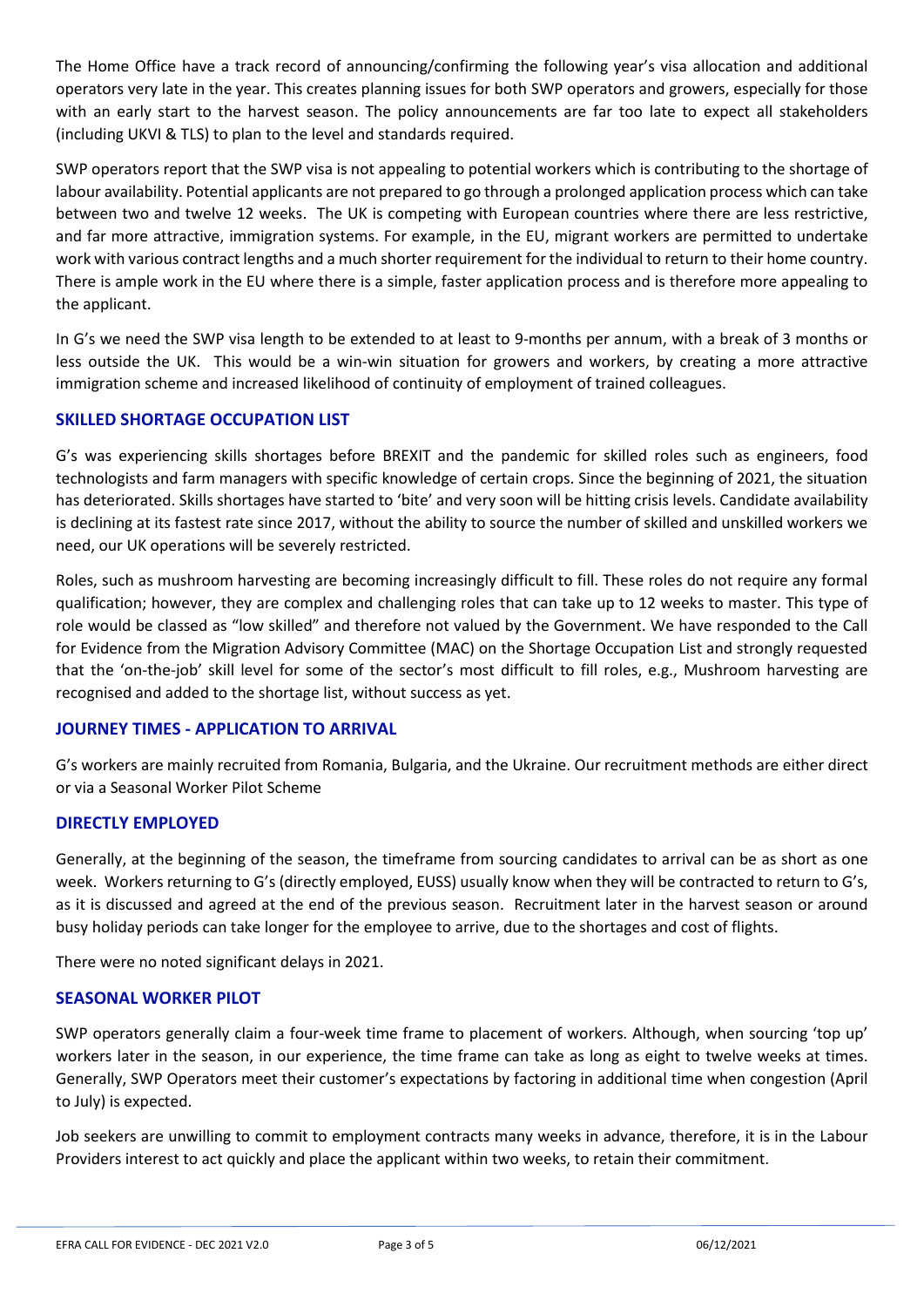Delays in applicant interviews and issues with biometric passports have all been quoted by both the operators and workers as frustrating. In addition, delays of six to eight weeks in processing visa applications have been experienced (published expected timeline is three weeks) and even worse, additional payments can be made to speed up the process, which is a scandal.

### **RED TAPE AND COMPLEXITIES**

We have experienced situations where it can take eight to twelve weeks for visas to be issued in Ukraine. For a UK grower needing to replace early leavers or requesting additional staff, the complexities and lack of flexibility of this scheme makes it impractical and ineffective in addressing the labour shortages in the UK.

Many SWP employees would like to return to G's for the following harvest season, and they are extremely important to its success. We communicate regularly with the employee and reiterate the fact that we do have work for them. But without earlier confirmation from the Government of the:

- Continuation of the SWP scheme
- The number of visa's that will be available

And, then we need the agreement of the SWP operator to recruit the employee and place the employee with us, G's are unable to guarantee their return and give them the certainty they require. They are likely to seek work elsewhere.

It is widely understood by all stakeholders that when issues are raised with the Home Office, the speed of response is slow, provides a minimal level of service and demonstrates lack of support.

Delays in processing time are already anticipated for 2022 as the operators scramble to recruit and fill their visa quota and supply labour to the UK edible horticulture industry. It is anticipated that the "rush" at the start of the recruitment process will overwhelm the Home Office systems (UKVI etc) and will continue to cause issues throughout when growers need additional or top up employees in the height of the season.

### **TRANSFER REQUESTS**

G's relied on the SWP scheme to fully meet its labour requirements in 2021 and expects to do so in future years. The poor retention of SWP workers is a growing concern. The FLEX report (2020) highlighted that the operators had not communicated effectively that workers could request to be transferred to a different farm. In 2021, it has been reported that some workers are requesting to be transferred 2-3 times during their stay in the UK, and workers are frequently demanding to be transferred to packhouse work and refusing work on farms. This is extremely detrimental to the original employer who will have borne the cost of quarantine, training, preparing the accommodation, collection of the workers from the airport, as well as the registration and SWP fees (in some instances in excess of £250 per person).

#### **SWP SCHEME SIZE**

There is sufficient information and evidence to demonstrate the necessity of a larger Seasonal Worker scheme. G's needs:

- an increase in the number of available visas
- an increase in the number of operators
- direct recruiters, e.g., G's eligible to become operators
- expansion in the type of work that can be carried

#### **BUSINESS COSTS**

The table below compares the cost of direct recruitment against the cost of recruitment via the SWP.